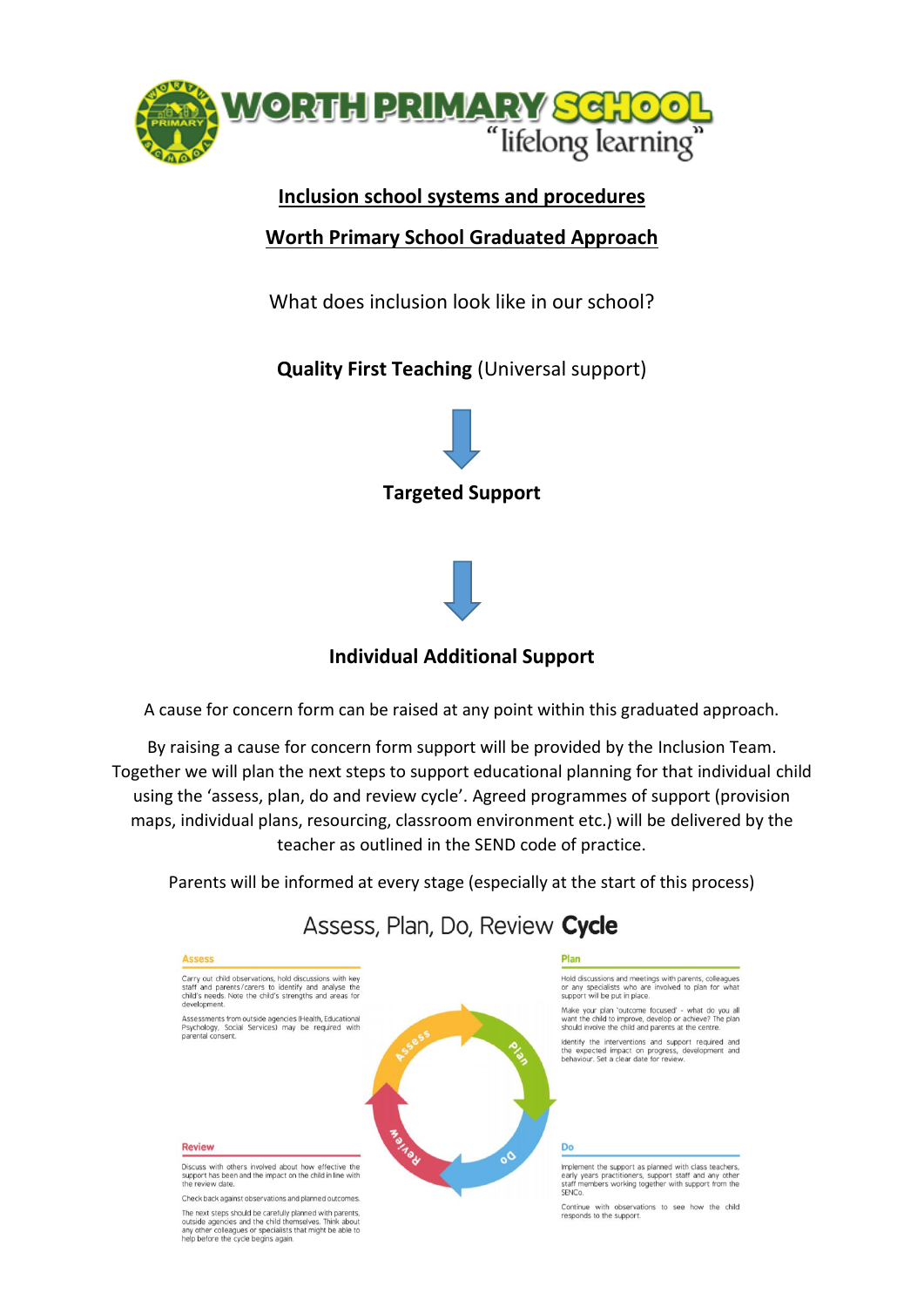|                               |                                                                                                                                                                                                                                                                                                                                                                                                                                                                                                                                                                                                                                                                                                                                                                                                                                                                                                                                                                                                                                                                                                    | <b>Worth Primary School - Graduated Approach</b>                                                                                                                                                                                                                                                                                                                                                                                                                                                                                                                                                                                                                                                                                                                                                                                                                                                                                                                                                                                                                                                                                                                                                                                                                                                                                                   |                                                                                                                                                                                                                                                                                                                                                                                                                                                                                                                                                                                                                                                                                                                                                                                                                                                                                                                                                                                                                                                                                                                                                                                             |                                                                                                                                                                                                                                                                                                                                                                                                                                                                                                                                                                                                                                                                      |
|-------------------------------|----------------------------------------------------------------------------------------------------------------------------------------------------------------------------------------------------------------------------------------------------------------------------------------------------------------------------------------------------------------------------------------------------------------------------------------------------------------------------------------------------------------------------------------------------------------------------------------------------------------------------------------------------------------------------------------------------------------------------------------------------------------------------------------------------------------------------------------------------------------------------------------------------------------------------------------------------------------------------------------------------------------------------------------------------------------------------------------------------|----------------------------------------------------------------------------------------------------------------------------------------------------------------------------------------------------------------------------------------------------------------------------------------------------------------------------------------------------------------------------------------------------------------------------------------------------------------------------------------------------------------------------------------------------------------------------------------------------------------------------------------------------------------------------------------------------------------------------------------------------------------------------------------------------------------------------------------------------------------------------------------------------------------------------------------------------------------------------------------------------------------------------------------------------------------------------------------------------------------------------------------------------------------------------------------------------------------------------------------------------------------------------------------------------------------------------------------------------|---------------------------------------------------------------------------------------------------------------------------------------------------------------------------------------------------------------------------------------------------------------------------------------------------------------------------------------------------------------------------------------------------------------------------------------------------------------------------------------------------------------------------------------------------------------------------------------------------------------------------------------------------------------------------------------------------------------------------------------------------------------------------------------------------------------------------------------------------------------------------------------------------------------------------------------------------------------------------------------------------------------------------------------------------------------------------------------------------------------------------------------------------------------------------------------------|----------------------------------------------------------------------------------------------------------------------------------------------------------------------------------------------------------------------------------------------------------------------------------------------------------------------------------------------------------------------------------------------------------------------------------------------------------------------------------------------------------------------------------------------------------------------------------------------------------------------------------------------------------------------|
|                               |                                                                                                                                                                                                                                                                                                                                                                                                                                                                                                                                                                                                                                                                                                                                                                                                                                                                                                                                                                                                                                                                                                    |                                                                                                                                                                                                                                                                                                                                                                                                                                                                                                                                                                                                                                                                                                                                                                                                                                                                                                                                                                                                                                                                                                                                                                                                                                                                                                                                                    |                                                                                                                                                                                                                                                                                                                                                                                                                                                                                                                                                                                                                                                                                                                                                                                                                                                                                                                                                                                                                                                                                                                                                                                             | NOTE: This is an overview of intervention which may be accessed over the whole year. Children would access an intervention or a small number of interventions linked to an                                                                                                                                                                                                                                                                                                                                                                                                                                                                                           |
|                               |                                                                                                                                                                                                                                                                                                                                                                                                                                                                                                                                                                                                                                                                                                                                                                                                                                                                                                                                                                                                                                                                                                    |                                                                                                                                                                                                                                                                                                                                                                                                                                                                                                                                                                                                                                                                                                                                                                                                                                                                                                                                                                                                                                                                                                                                                                                                                                                                                                                                                    | identified need for a time limited period. The number of children and the intervention provided will change each term depending on a review cycle.                                                                                                                                                                                                                                                                                                                                                                                                                                                                                                                                                                                                                                                                                                                                                                                                                                                                                                                                                                                                                                          |                                                                                                                                                                                                                                                                                                                                                                                                                                                                                                                                                                                                                                                                      |
|                               |                                                                                                                                                                                                                                                                                                                                                                                                                                                                                                                                                                                                                                                                                                                                                                                                                                                                                                                                                                                                                                                                                                    |                                                                                                                                                                                                                                                                                                                                                                                                                                                                                                                                                                                                                                                                                                                                                                                                                                                                                                                                                                                                                                                                                                                                                                                                                                                                                                                                                    | Universal provision - QUALITY FIRST TEACHING LINKED TO MAINSTREAM CORE STANDARDS - all children have access to                                                                                                                                                                                                                                                                                                                                                                                                                                                                                                                                                                                                                                                                                                                                                                                                                                                                                                                                                                                                                                                                              |                                                                                                                                                                                                                                                                                                                                                                                                                                                                                                                                                                                                                                                                      |
| <b>Quality First Teaching</b> | <b>Cognition and Learning</b><br>Daily Letters and Sounds<br>✓<br>Daily story time<br>✓<br>Number songs & action rhymes<br>✓<br>Visual cues/symbols/gestures<br>✓<br>Talk partners and Thinking time<br>✓<br>Use of music to stimulate thinking<br>✓<br>& learning<br>Use of the indoor and outdoor<br>✓<br>environment to stimulate learning<br>Multi-sensory approach/Practical<br>✓<br>learning including role play<br>Use of puppets<br>$\checkmark$<br>Learning Objectives displayed and<br>✓<br>made explicit to pupils in every lesson<br>Success Criteria/Steps to success<br>✓<br>(Children actively involved)<br><b>Guided Reading</b><br>✓<br>Child led topics following the<br>✓<br>children's interests<br>Writing through drama (Power of<br>✓<br>Reading approach)<br>Use of Writing plans/scaffolds<br>✓<br>Whole school spelling approach<br>✓<br>Attractive curriculum displays &<br>✓<br>working walls<br>Inviting Book area<br>✓<br>A range of writing tools/access<br>✓<br>equipment made available e.g. word<br>cards, number lines, manipulatives<br>✓<br>Yoga<br>Go Noodle | <b>Communication and Interaction</b><br>$\checkmark$<br>Use of Language/speech Link Online<br>screening assessment for all EYFS<br>children and Yr 1 where needed.<br>✓<br><b>Visual Timetables</b><br>Active listening cues /visuals<br>✓<br>Topic and Core vocabulary displayed<br>✓<br>Pre Teaching of Topic vocabulary with<br>✓<br>small group where required.<br>Pupil self-evaluation<br>$\checkmark$<br>Awareness of optimum seating<br>$\checkmark$<br>arrangements reflected to needs<br>$\checkmark$<br>Teacher checks understanding of<br>instructions and supports with visual<br>& nonverbal cues as needs<br>$\checkmark$<br>Simplified language/break down of<br>instructions into chunks<br>Task management boards to break<br>✓<br>down task into smaller steps<br>Awareness and use of ten second rule<br>$\checkmark$<br>to support children with slower<br>processing<br>$\checkmark$<br>Open questioning techniques to<br>challenge pupils at all levels<br>Use of a range of alternative recording<br>$\checkmark$<br>methods e.g. Mind Maps/ICT<br>programmes/Sentence sequencers<br>Use of a variety of ICT programmes<br>$\checkmark$<br>/software<br>Planned transition programme for all<br>$\checkmark$<br>pupils to support transition preschool<br>to school, within school and KS1to KS2<br>The Wildlife Area<br>✓ | Social, Emotional & Mental Health<br>Whole school behaviour policy<br>$\checkmark$<br>School Values actively modelled and<br>$\checkmark$<br>discussed<br>$\checkmark$<br>Support for positive behaviours via<br>Restorative Justice approach<br>Use of ABC records to log and analyse<br>$\checkmark$<br>presenting behaviours<br>$\checkmark$<br>Awareness /support of emotional<br>wellbeing<br>Wellbeing morning check<br>$\checkmark$<br>chart/system<br>$\checkmark$<br>Circle Time<br>Use of Buddies<br>$\checkmark$<br><b>Visual Timetables</b><br>$\checkmark$<br>Classroom rules/expectations<br>$\checkmark$<br>established with the children<br>Classroom rewards system for each<br>$\checkmark$<br>class established with the children<br>Visual cues/prompts<br>✓<br>Flexible use of environment eg time<br>$\checkmark$<br>out space<br>$\checkmark$<br>Positions of responsibility - special<br>helpers/monitors<br>Pupil Voice - representatives of all<br>$\checkmark$<br>years - pupil voice<br>Evidence of equal opportunities via a<br>$\checkmark$<br>range of work displayed<br>$\checkmark$<br>Massage<br>Mindfulness activities<br>$\checkmark$<br>✓<br>Go Noodle | <b>Sensory and Physical</b><br>Health Care Plans for Medical needs<br>✓<br><b>Medical Area</b><br>✓<br>$\checkmark$<br>Access to water in lessons<br>$\checkmark$<br>A range of writing tools/access<br>equipment available (e.g. sloping<br>desk/sit n move cushions/pencil<br>grips/ridged rulers/left hand<br>$\checkmark$<br>scissors)<br>$\checkmark$<br>Access/special arrangements for<br>internal/external learning assessments<br>where needs identified/evidenced<br>Wide doors<br>$\checkmark$<br><b>Active learning</b><br>✓<br>Time out / reflection space<br>✓<br>The Wildlife Area<br>$\checkmark$<br>Go Noodle<br>$\checkmark$<br>Class massage<br>✓ |
|                               |                                                                                                                                                                                                                                                                                                                                                                                                                                                                                                                                                                                                                                                                                                                                                                                                                                                                                                                                                                                                                                                                                                    | Purple Mash, I pads                                                                                                                                                                                                                                                                                                                                                                                                                                                                                                                                                                                                                                                                                                                                                                                                                                                                                                                                                                                                                                                                                                                                                                                                                                                                                                                                |                                                                                                                                                                                                                                                                                                                                                                                                                                                                                                                                                                                                                                                                                                                                                                                                                                                                                                                                                                                                                                                                                                                                                                                             |                                                                                                                                                                                                                                                                                                                                                                                                                                                                                                                                                                                                                                                                      |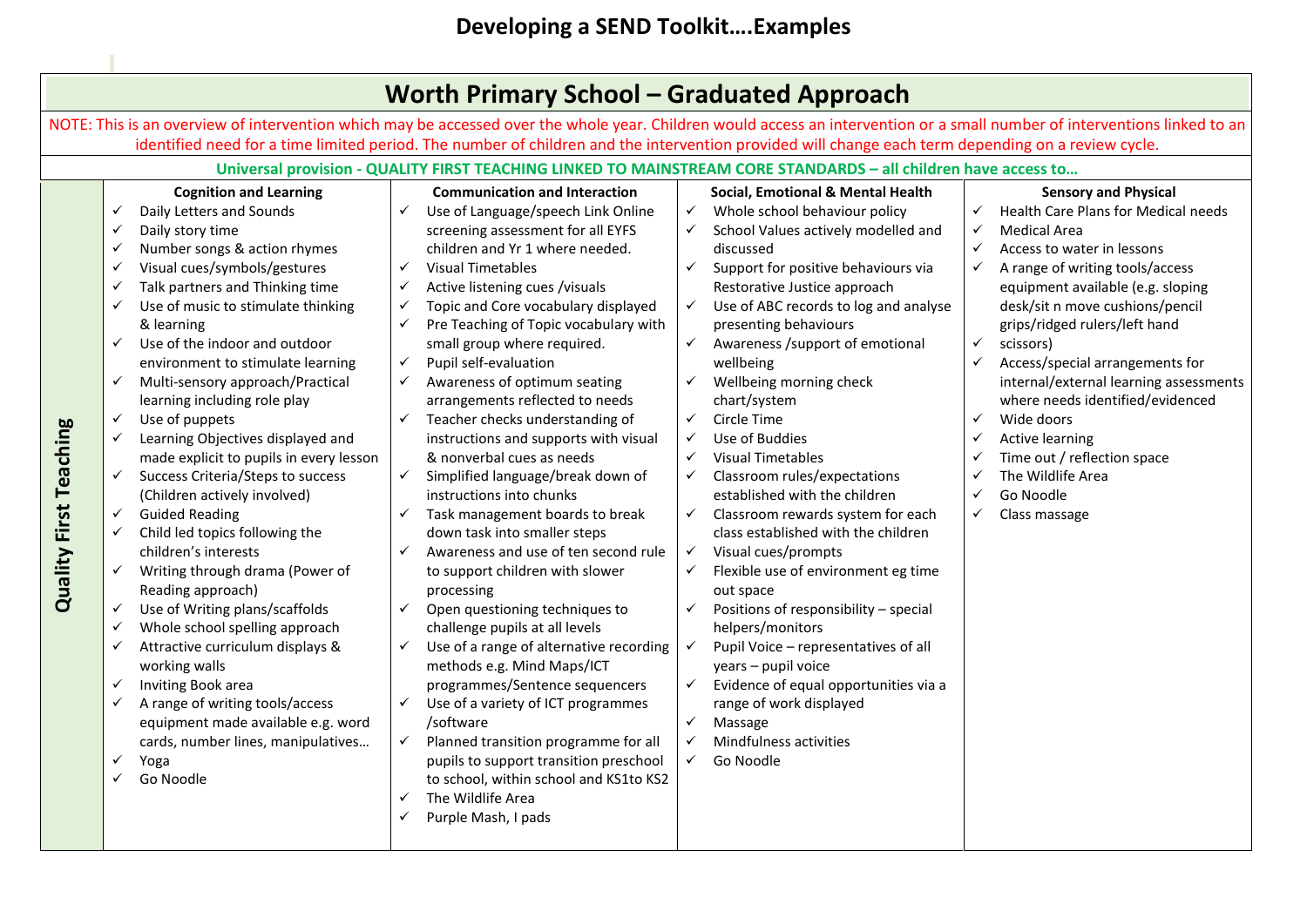# **Developing a SEND Toolkit….Examples**

| Examples:<br>Language Link / Language for learning Intervention groups delivered by school staff.<br>Speech link intervention (articulation)<br>Time to Talk Communication small groups<br>Additional Letters & Sounds / Phonics support small group<br>Individual Reading for identified children<br>Toe by Toe - structured Phonic multi-sensory programme<br>HFW/CEW - Precision teaching Intervention |
|-----------------------------------------------------------------------------------------------------------------------------------------------------------------------------------------------------------------------------------------------------------------------------------------------------------------------------------------------------------------------------------------------------------|
|                                                                                                                                                                                                                                                                                                                                                                                                           |
|                                                                                                                                                                                                                                                                                                                                                                                                           |
|                                                                                                                                                                                                                                                                                                                                                                                                           |
|                                                                                                                                                                                                                                                                                                                                                                                                           |
|                                                                                                                                                                                                                                                                                                                                                                                                           |
|                                                                                                                                                                                                                                                                                                                                                                                                           |
|                                                                                                                                                                                                                                                                                                                                                                                                           |
|                                                                                                                                                                                                                                                                                                                                                                                                           |
| Additional Maths support individual /group little& often (precision approach)                                                                                                                                                                                                                                                                                                                             |
| Clever Fingers/ Handwriting                                                                                                                                                                                                                                                                                                                                                                               |
| <b>Sensory Circuits</b>                                                                                                                                                                                                                                                                                                                                                                                   |
| Fizzy - In year group small group Motor skills intervention                                                                                                                                                                                                                                                                                                                                               |
| Social / Communication Skills intervention group                                                                                                                                                                                                                                                                                                                                                          |
| Access to FLO                                                                                                                                                                                                                                                                                                                                                                                             |
| <b>Nurture Groups</b>                                                                                                                                                                                                                                                                                                                                                                                     |
| Access to FLO                                                                                                                                                                                                                                                                                                                                                                                             |
| <b>Boxall profile activities</b>                                                                                                                                                                                                                                                                                                                                                                          |
| Mindfulness tasks                                                                                                                                                                                                                                                                                                                                                                                         |
| Pre-teaching of topic vocab - small group                                                                                                                                                                                                                                                                                                                                                                 |
| Lego therapy/talk for drawing                                                                                                                                                                                                                                                                                                                                                                             |
| Thinking skills group                                                                                                                                                                                                                                                                                                                                                                                     |

• **Individual costed plan (if targeted support is additional of SEND school funding) to support Higher Needs Funding**